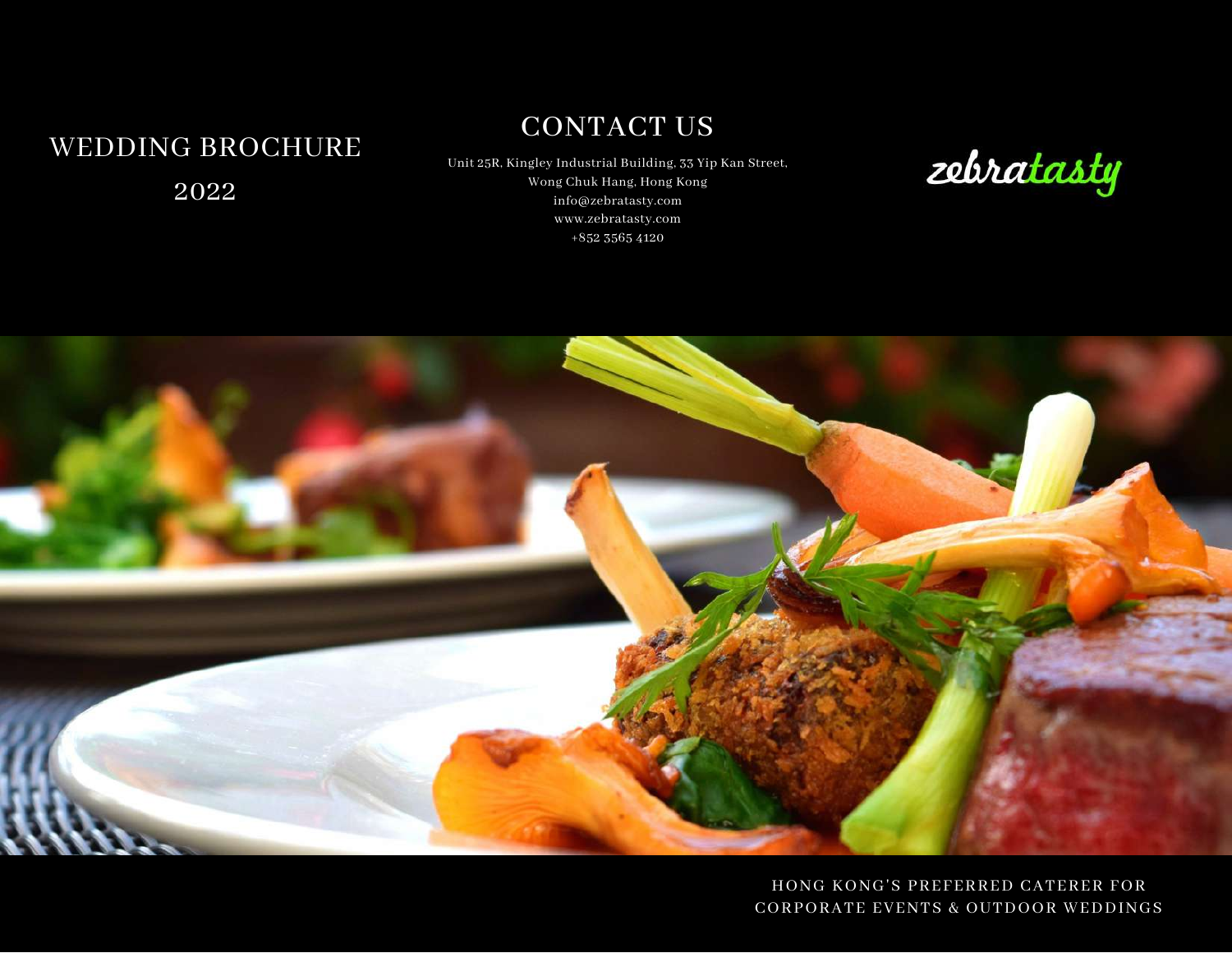

# WORDS FROM BRIDES & GROOMS

"We both wanted to say a huge thank you for making our wedding day fantastic. Great job with the bu ffet station & fl oral set-up, the sta ff were excellent and very professional throughout the event. Our guests have high praises on the food and the overall organization and we are delighted we have gone with zebratasty. We cannot thank you enough.

Oucia & Kelvin (Dec 2011)

"Thanks for the wonderful meal last night. The food was excellent and the sta ff were all professional and friendly. Really appreciate your accommodating of our last minute changes and for going the extra mile for some of our guests' special dietary requirements. We couldn't be happier!"

Yasmin & Jonathan (Jul 2020)

"Thank you once again for your help all along, from the preparation stage to our big day. We are so happy to have chosen zebratasty as our service provider. The food was great. Many guests praised the quality and said every dish was tasty!"

Erica & James (Jan 2022)

# Welcome to zebratasty

Background:

- Been catering all over Hong Kong since 2015
- 3,000+ events catered
- Capability includes Buffet, Cocktail Reception, Sit-down Lunch & Dinner

Clients & projects include:

- A-list Hollywood movie stars
- Clockenflap Music Festival
- Volvo Ocean Race
- IPO & fundraising parties
- Unversities' international conferences
- Corporate themed parties

Wedding venues we frequently cater at:

- The Pavillion
- The Grassland
- FLOAT
- Eaton Club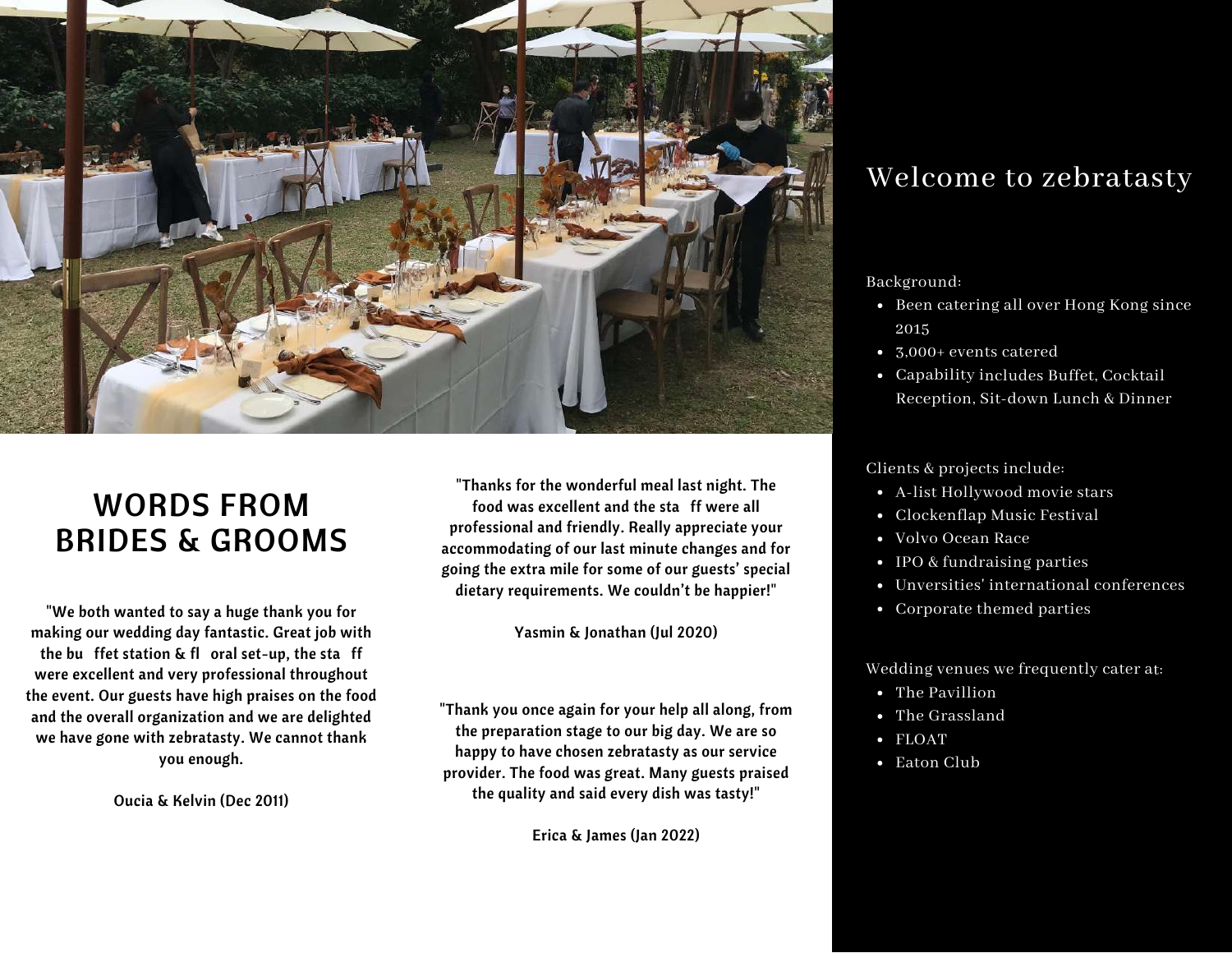# zebratasty

# BUFFET MENU 2022

# Diamond Buffet

\$530 PAX



### APPETIZER

Foie Gras Terrine with Black Truffle Paste Smoked Salmon Platter with Capers & Horseradish Mayo Shrimp Cocktail with Citrus Cold Cut Platter (Parma Ham, Salami, Melon Wedge)

### DIM SUM

Steamed 'Har Gow' Shrimp Dumpling Roast Pork Belly with Green Pea Puree

### SALAD

Caprese Salad (v) Roast Pumpkin, Beetroot, Spinach & Chickpea Salad (v) Traditional Caesar Salad (v)

### **CARVERY**

Roast US Sirloin of Beef with Red Wine Sauce & Gravy

### MAINS

Pan-fried Sea Bass Fillet in Chardonnay Cream Sauce Roast Chicken in Mushroom Sauce Grilled Lamb Chop with Pesto Crust Green Thai Vegetables Curry served with Rice (v)

### **SIDES**

Ratatouille (v) Herb Roast Potatoes (v) Stir-Fried Udon with Seafood in XO Chili Sauce

### DESSERT

Fresh Fruit Platter Mini Tiramisu Cup Mini Chocolate Mousse Cup New York Cheesecake Mini Apple Crumble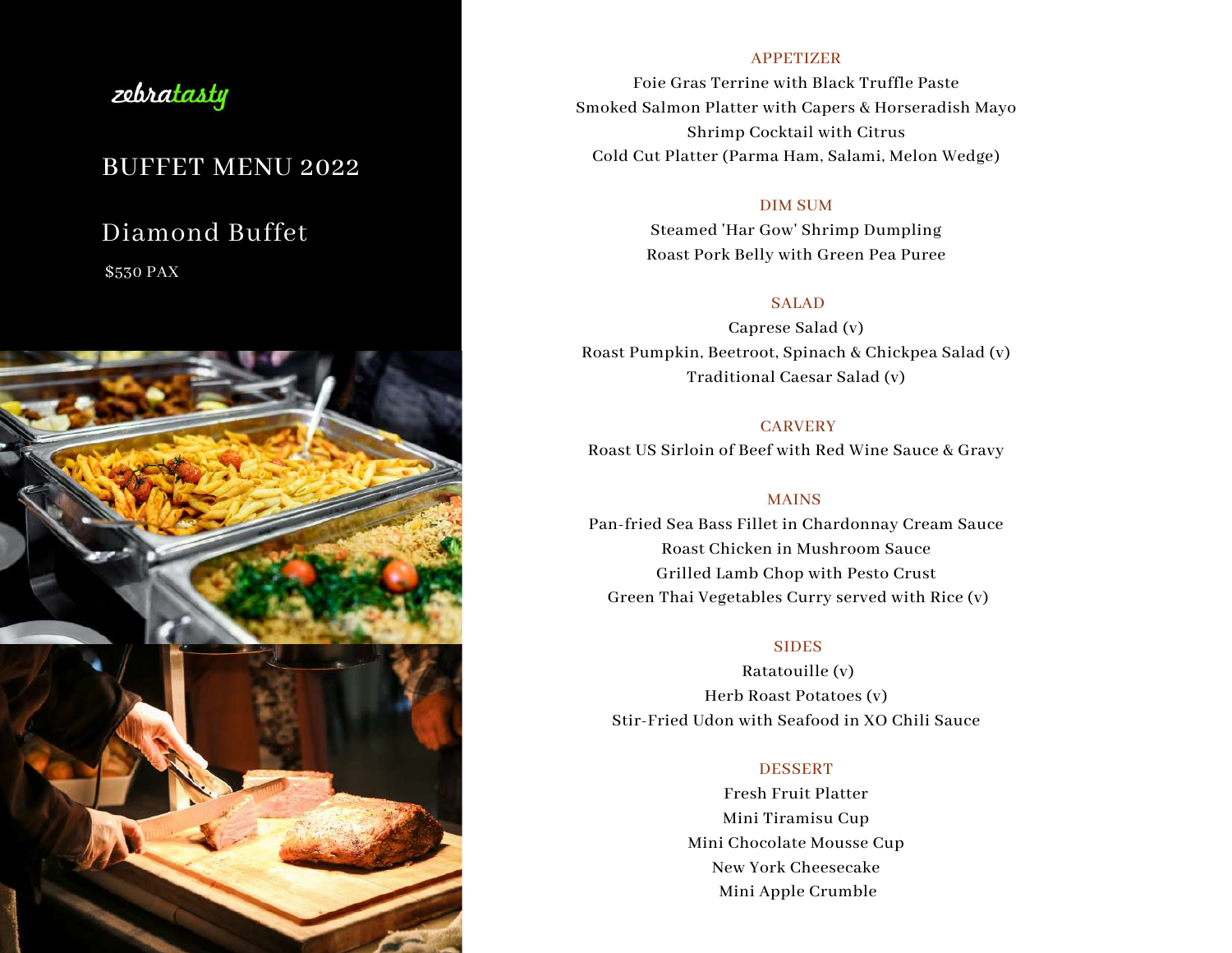

# BUFFET MENU 2022

# Premium Buffet

\$395 PAX



## APPETIZER Smoked Salmon Platter with Capers & Horseradish Mayo Mussels in Marinara Sauce Prosciutto Ham Melon Wedge

### SALAD

Pesto Penne Salad with Mozzarella & Cherry Tomato (v) Roast Pumpkin, Beetroot, Spinach & Chickpea Salad (v) Traditional Caesar Salad (v)

### MAINS

Pan-fried Sea Bass Fillet in Chardonnay Cream Sauce Roast Chicken in Mushroom Sauce Slow Cooked Beef Bourguignon Chickpea Tofu Masala Curry (v)

### **SIDES**

Sauteed Garden Vegetables (v) Potato Au Gratin (v) Shrimp & Vegetables Fried Rice

### **DESSERT**

Fresh Fruit Platter Mini Tiramisu Cup Mini New York Cheese Cake Mini Chocolate Mousse Bowl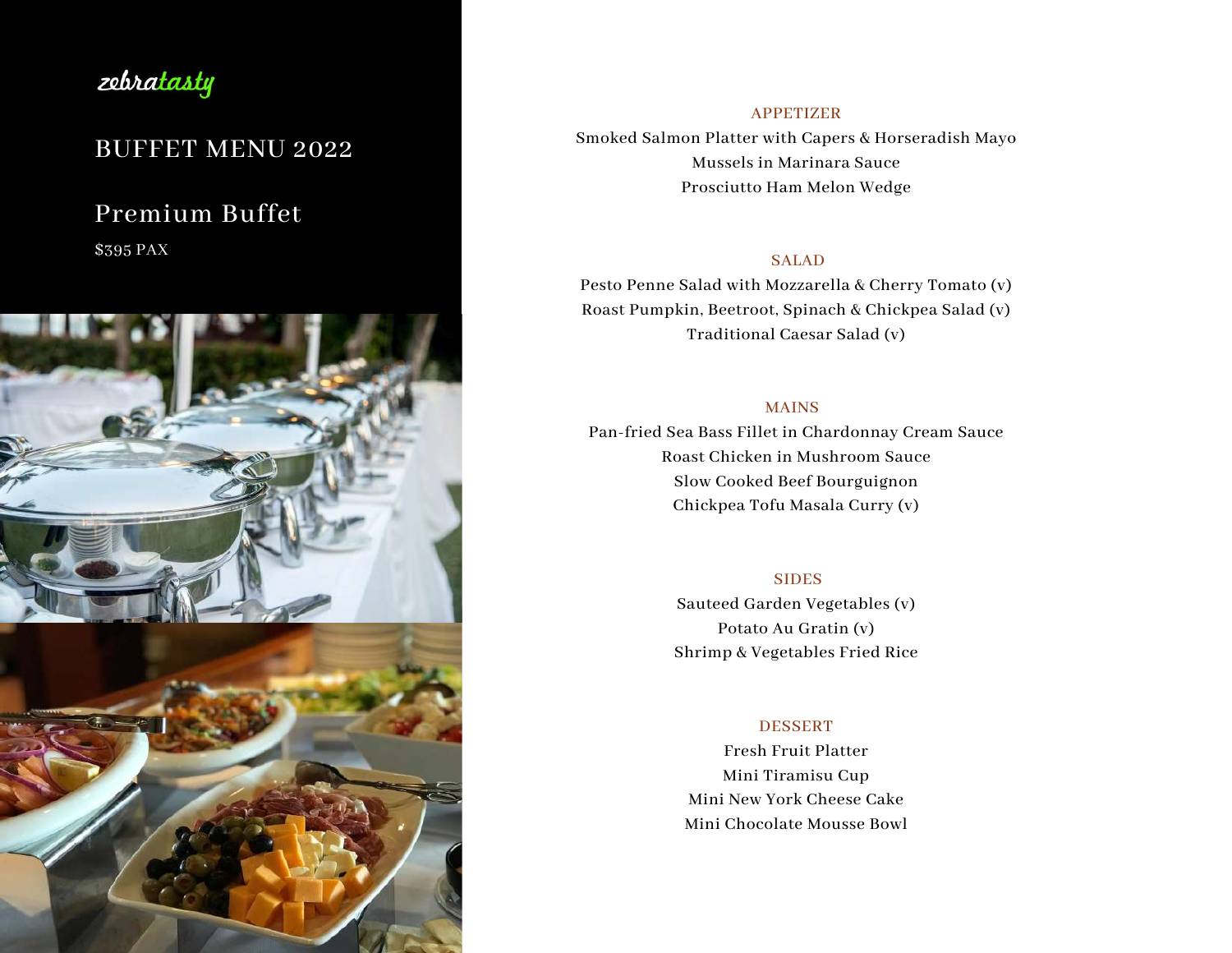# zebratasty

# COCKTAIL PACKAGE MENU 2022



# Cocktail Gold

\$235 PAX

#### COLD

Mozzarella Cherry Tomato & Basil Skewer (v) Smoked Salmon & Cream Cheese Roll Parma Ham & Melon

### **HOT**

Crabmeat & Cheese Tartlet Stuffed Mushroom with Spinach, Ricotta & Parmesan Cheese (v) Thai Fish Cake with Thai Chili Dip Tandoori Chicken Skewer with Garlic Mayo Dip Mini Beef Burger with Caramelized Onion

#### **DESSERT**

Fresh Fruit Tart Chocolate Tru ffle Cake

# Cocktail Silver

\$185 PAX

#### COLD

Pumpkin Beetroot Feta Tartlet (v) Prosciutto Ham wrapped Asparagus

### **HOT**

Roasted Wild Mushroom Mini Pizza (v) Prawn & Sesame Toast with Th ai Chili Dip Baked Salmon Skewer with Tzatziki Dip Tomato Beef Meatball with Sour Cream Dip

#### DESSERT

Matcha Panna Cotta Mini Lemon Cheesecake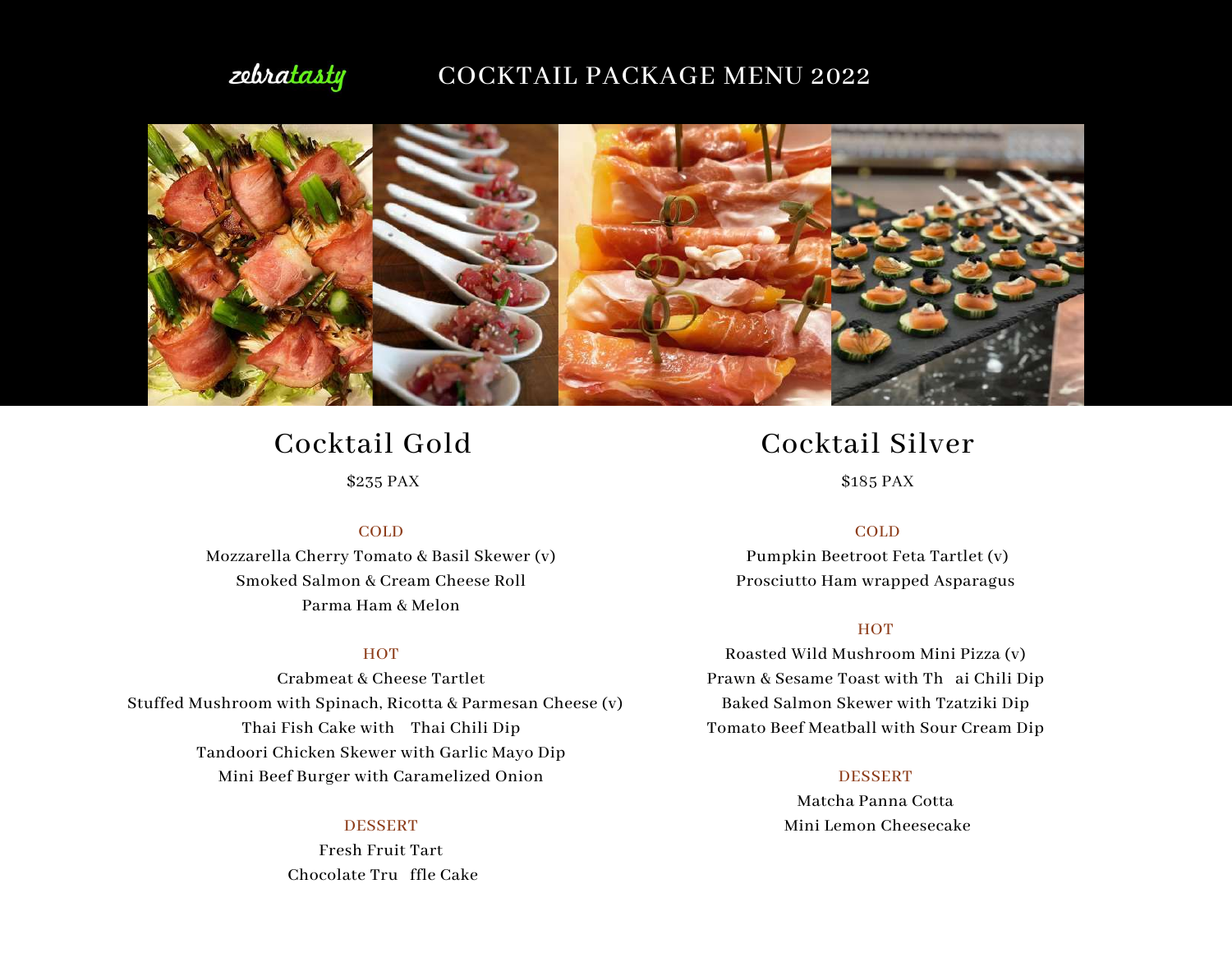# 4-course Menu

### \$550 pax

### **SOUP**

Pumpkin Soup served with bread roll

### **SALAD**

Greek Salad baby greens, feta cheese, balsamic vinegar

### MAIN SELECTIONS

Braised Beef Short Rib with Red Wine Gravy asparagus, mashed potato

Pan-fried Seabass in Mediterranean Sauce seasonal vegetables, mashed potato

> Wild Mushroom Ravioli (v) truffle oil, baby arugula

### DESSERT

Tiramisu Cup Mixed Berries

# SIT-DOWN MENU 2022

zebratasty



# 3-course Menu

\$480 pax

### **STARTER**

Classic Caesar Salad romaine, cherry tomato, parmesan, croutons

#### MAIN SELECTIONS

Herbed Roast Spring Chicken seasonal vegetables, mashed potato

Pan-fried Salmon Fillet in Pomodoro Sauce seasonal vegetables

> Wild Mushroom Ravioli (v) truffle oil, baby arugula

#### **DESSERT**

Fudge Chocolate Brownie whipped cream, mixed berries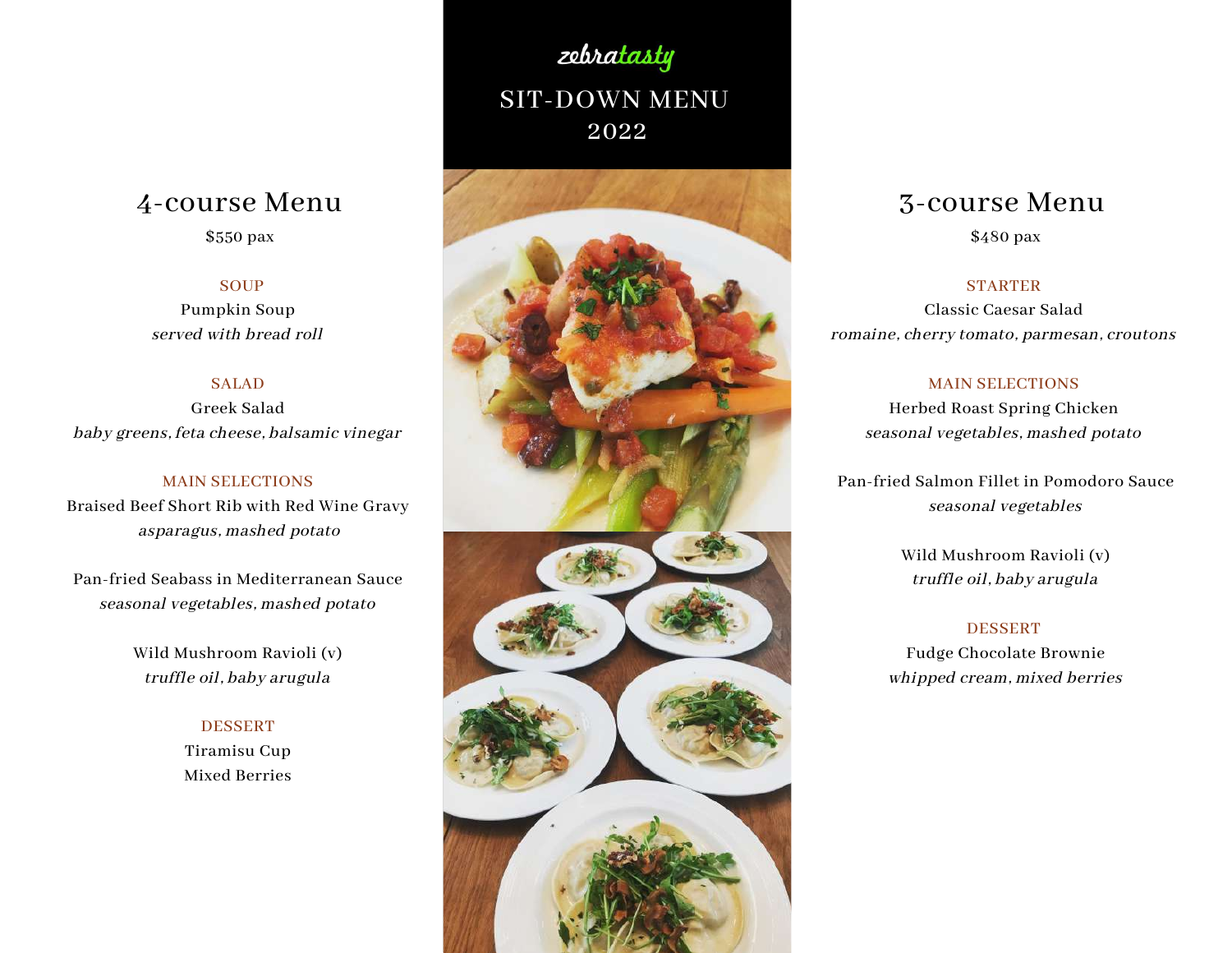# Beverage Package A

 $$45$  pax / 2 hours

### Non-alcoholic

Coke, Coke Zero, Sprite, Soda Water Pure Orange Juice from New Zealand Mineral Water

(Glassware, punchbowl, ice, ice bucket included)

# Beverage Package B

\$120 pax / 2 hours

### Non-alcoholic

Coke, Coke Zero, Sprite, Soda Water Pure Orange Juice from New Zealand Mineral Water

### alcoholic

Red Wine White Wine

(Glassware, punchbowl, ice, ice bucket included)

# BEVERAGE PACKAGE

zebratasty

2022



# Coffee & Tea

\$30 pax / 2 hours

Coffee Tea Mineral Water Milk, Sugar Sachets, Lemon Slice

(Glassware & Chinaware included)

# Cocktail Beverage Package

\$95 pax / 2 hours

two cocktails one mocktail bar equipment bar table decoration bartender and assistant

(Glassware, ice, ice bucket included)